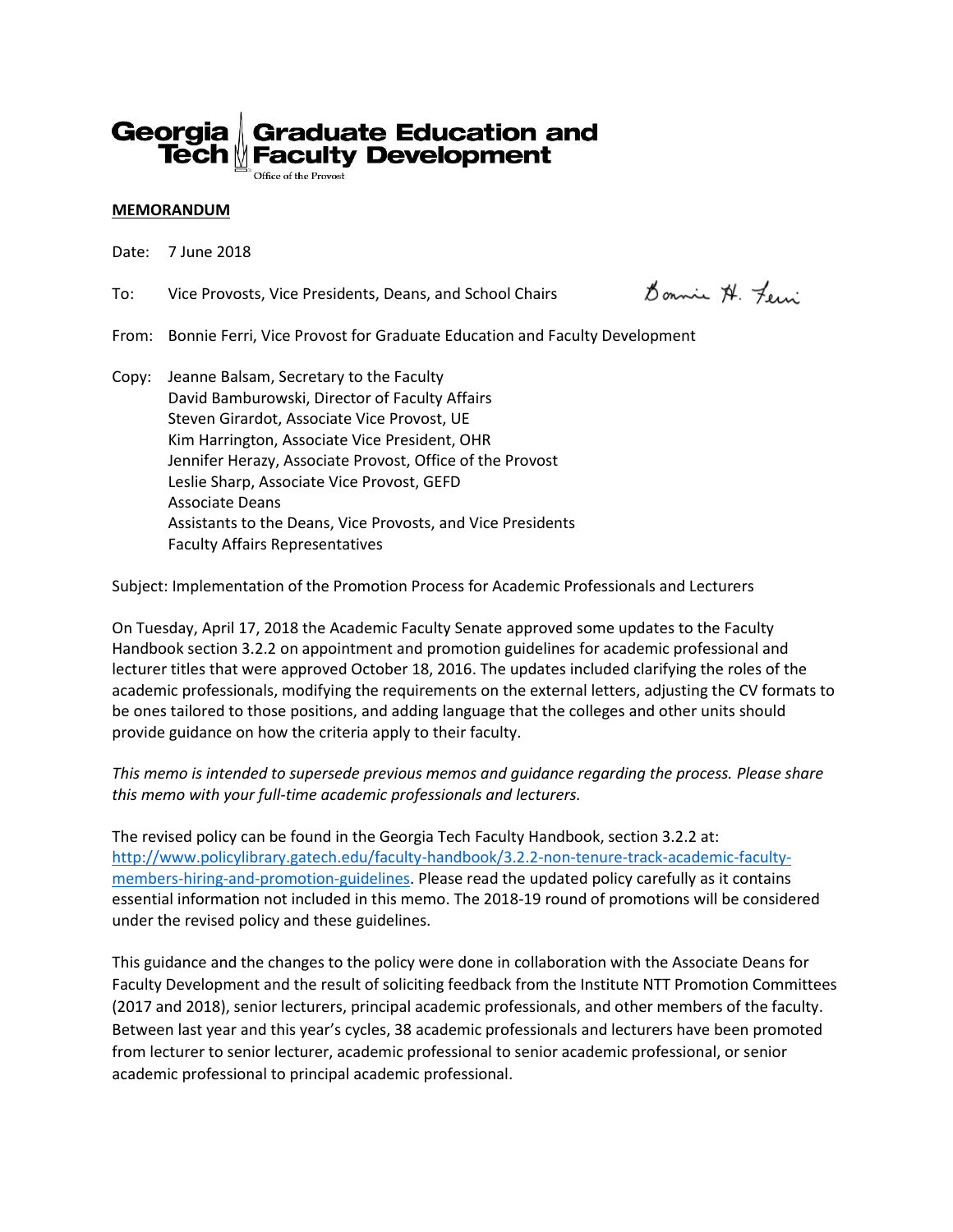At the end of each cycle, we will continue to re-evaluate the processes and make any necessary changes, including, but not limited to timeline, documentation, levels of review, etc. in order to make the NTT promotion process as rigorous, robust, and equitable as possible. *Any exceptions to the policy or this memo should be requested in writing to Dr. Bonnie Ferri, Vice Provost for Graduate Education and Faculty Development.*

The Office of the Vice Provost for Graduate Education and Faculty Development will host a meetings and workshops to discuss these new guidelines and the responsibilities of the faculty, schools, colleges, and other units in ensuring that this process goes smoothly. Below are some questions that have been asked about the policy and the implementation process.

# **Who is Eligible?**

Associate academic professionals, academic professionals, senior academic professionals, and lecturers who are appointed as full time (75% FTE and above for the purposes of promotion) and have been in rank for at least the minimum time specified in the policy. *Time in rank does not guarantee promotion.*

# **How does the process begin?**

The supervisor and the faculty member should discuss the eligibility and readiness of the faculty member to pursue promotion considering the criteria outlined in the policy as well as unit-level criteria and expectations. The candidates will then prepare their dossiers as described below and submit them to their supervisors to start the review process.

# **Is this process confidential?**

As with the tenure-track process, the process of promotion within the academic professional and lecturer tracks should be kept confidential until there is a final decision. The confidentiality should extend to whom is being considered, what is said in internal committee meetings and included in memos, and votes taken. Who writes reviewer letters as well as the letters themselves will be kept confidential permanently. After the final decision, the candidate may request a copy of the file from the Office of Faculty Affairs. OFA will removed all references to the reviewer letters from that copy.

# **May I get a longer appointment than one year?**

As in the past, all academic professionals and lecturers must be reappointed annually, regardless of rank or percent time. Only full-time academic professionals and lecturers will receive an annual contract per the Board of Regents policy 8.3.4.2: https://www.usg.edu/policymanual/section8/C245/.

## **What will the unit-level review promotion process look like?**

Each College and/or School (or other unit) may establish its own unit-level process as long as it is consistent with and not less rigorous than the Institute policy. At a minimum there should be at least two levels of review, one of which should be a committee review, before it is submitted to the Office of Faculty Affairs. Units should have their unit-level review processes outlined and communicated to the potential candidates and well ahead of the due date for the candidates' submission of materials to their supervisors. This information should be clearly accessible to all academic professionals and lecturer in that unit. The link should be sent to the Office of Faculty Affairs.

## **What will the Institute-level review process look like?**

The completed package will be submitted to the Provost for final review through the Office of Faculty Affairs. Each year, the Provost will establish a committee to review the packages and make a recommendation regarding the approval or disapproval of the promotion. The Provost will review the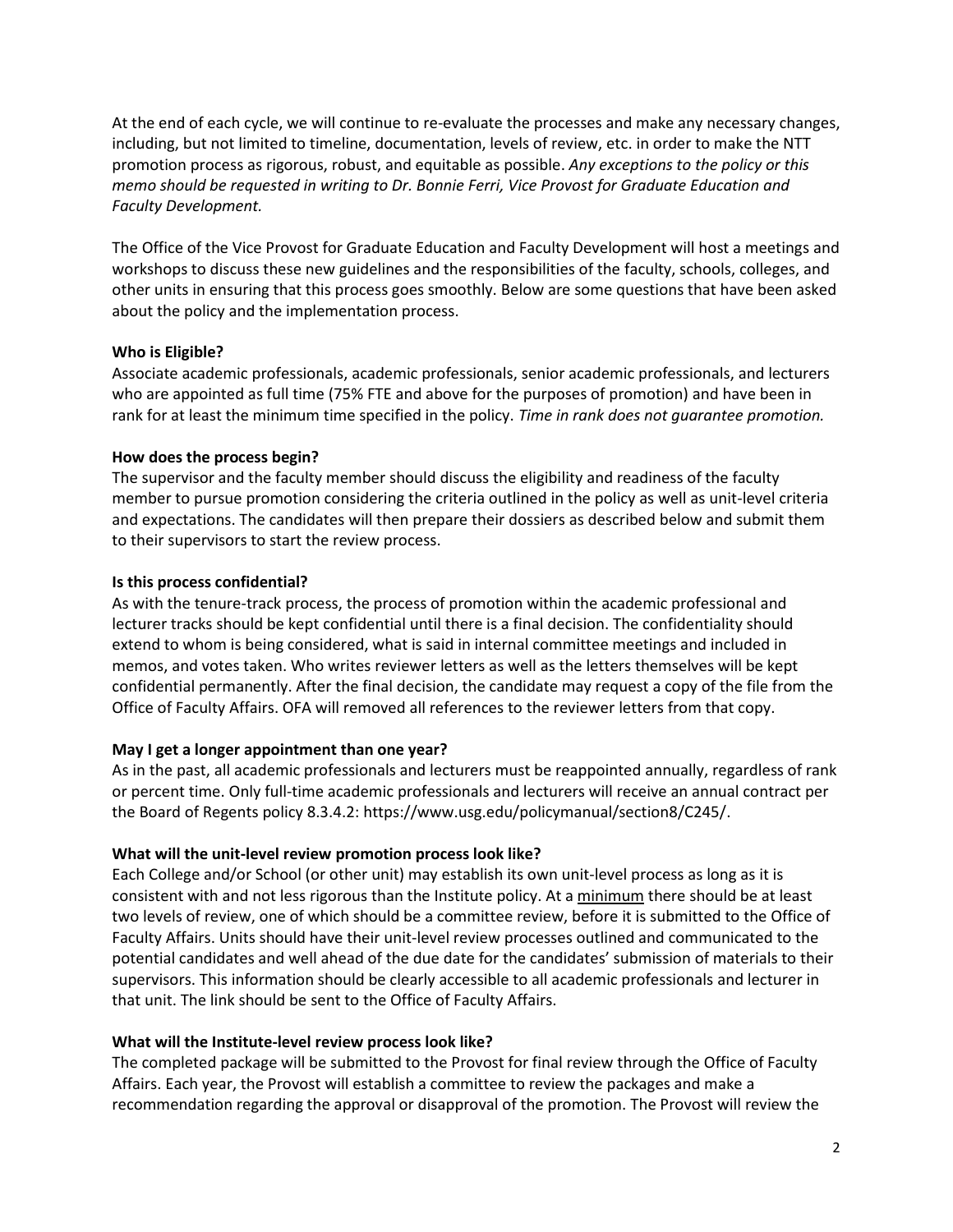packages and all levels of recommendations to make a final decision that will be communicated in a letter from the President or Provost (as delegated) to the faculty member through the dean of the College or appropriate Unit Head.

# **What should be in the promotion package for an academic professional promotion?**

The promotion package should include the following:

- 1. Coversheet (provided by Faculty Affairs)
- 2. 150-word Biosketch submitted by the candidate
- 3. Letter from the appropriate Dean, Vice Provost, or Vice President\*
- 4. Unit-level Committee Letter^
- 5. Supervisor's Letter^
- 6. Sample request letter to external reviewers\*\*
- 7. External letter selection table\*\*
- 8. External reviewer biosketches
- 9. External Letters, in order by assigned number
- 10. Position Description
- 11. Candidate Personal Narrative
- 12. Curriculum Vitae (Institute Standard Format for Academic Professional)
- 13. Teaching Scores in Table form with Normative Information (if applicable)\*\*
- 14. CV addendum or updates (if applicable)
- 15. Signed Statement of Completeness\*\*
- 16. Signed Waiver\*\*

\*Before submission to the Office of the Provost/Faculty Affairs, the appropriate Dean, Vice President, or Vice Provost must write a brief letter indicating a recommendation on the promotion.

^At a minimum there should be at least two levels of review, one of which should be a committee review, before it is submitted to the Office of Faculty Affairs.

\*\*Templates of these items may be found at: http://faculty.gatech.edu/faculty-affairs-reps/promotiontenure

## **What is the review schedule for a Lecturer?**

Each year the unit will review a teaching portfolio as part of the annual evaluation of lecturers. In addition to this annual evaluation, lecturers will receive a third-year review initiated by the school chair or unit head that includes review by a unit-level committee. This third-year review will also be used to determine progress toward promotion to Senior Lecturer. Promotion from Lecturer to Senior Lecturer may be considered after six (6) years at the Institute. While the annual evaluations of the teaching portfolio and the third-year reviews are internal processes that should end with the appropriate dean, the results of these evaluations should be submitted to the Office of Faculty Affairs to be filed in the faculty member's file.

# **What does the unit-level annual evaluation of the teaching portfolio and third-year review processes look like?**

The unit-level processes should be clearly outlined and communicated to the faculty each year prior to the beginning of the review process and in enough time for the faculty member to prepare. This information should be readily available to all lecturers. The link should be sent to the Office of Faculty Affairs.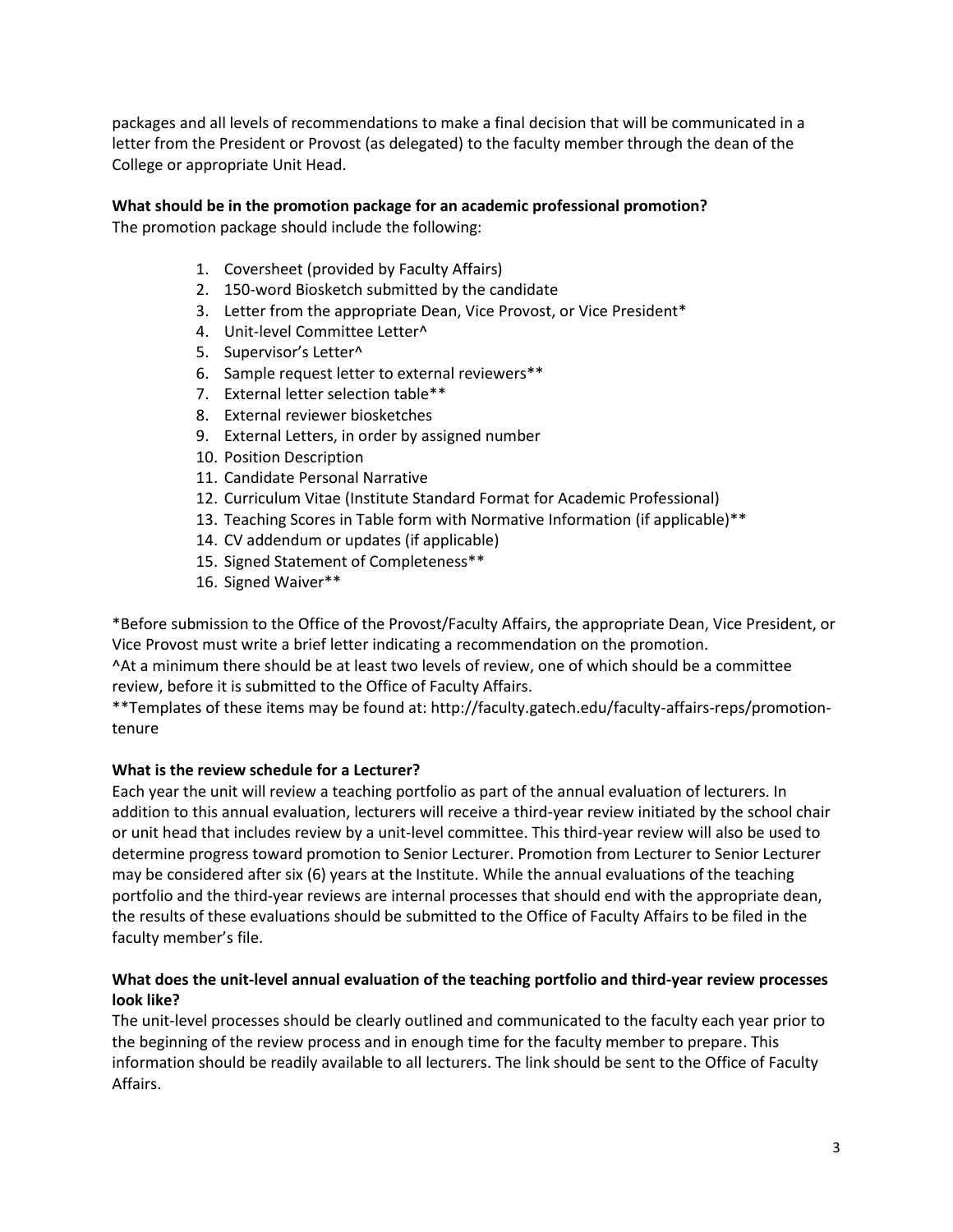### **What is included in the completed promotion package to Senior Lecturer?**

- 1. Coversheet (provided by Faculty Affairs)
- 2. 150-word Biosketch submitted by the candidate
- 3. Letter from the appropriate Dean, Vice Provost, or Vice President\*
- 4. Unit-level Committee Letter^
- 5. Supervisor's Letter^
- 6. Teaching portfolio including materials for the course(s) taught, self-evaluation, Teaching Scores in Table form with Normative Information,\*\* and other related information;
- 7. Sample request letter to external reviewers\*\*
- 8. External letter selection table\*\*
- 9. External reviewer biosketches
- 10. External Letters, in order by assigned number
- 11. Curriculum vitae (Institute Standard Format for Lecturers)
- 12. CV addendum or updates (if applicable)
- 13. Signed Statement of Completeness\*\*
- 14. Signed Waiver\*\*

Before submission to the Office of the Provost/Faculty Affairs, the appropriate Dean, Vice President, or Vice Provost must write a brief letter indicating a recommendation on the promotion.

^At a minimum there should be at least two levels of review, one of which should be a committee review, before it is submitted to the Office of Faculty Affairs.

\*\* Templates of these items are found at: http://faculty.gatech.edu/faculty-affairs-reps/promotiontenure

#### **What does external peer review mean?**

Depending upon the nature of the candidate's responsibilities, these letters may be national, regional, or local. There should be at least three and need not be more than five, but each should be from an evaluator outside of the major unit (i.e. outside of the college, GTPE, vice provost, or vice president's unit). At least one (1) letter of evaluation should be from an individual external to the Institute for promotion to Academic Professional, Senior Academic Professional, or Senior Lecturer and at least two (2) should be external to Georgia Tech for promotion to Principal Academic Professional. The letter of solicitation should include an explanation of the criteria for evaluation, as appropriate. Sample template request for external review letters are available at: http://faculty.gatech.edu/deans-chairs/promotiontenure.

#### **How many letters are needed and who decides who is solicited?**

There should be at least three review letters and need not be more than five, but each letter should address the substance of the candidate's accomplishments and be solicited either by the supervisor or Unit head with an explanation of the criteria for evaluation, as appropriate. The list of individuals from whom letters are to be obtained should be developed jointly by the candidate for promotion and the supervisor. The final decision regarding who shall be selected to provide recommendations from the list shall rest with the supervisor. A candidate for promotion may request that a particular individual not be contacted as an external reviewer.

#### **Who is eligible to serve on a promotion review committee?**

For Academic Professional promotions, the unit-level and institute committees may include tenured faculty as well as academic professionals at or above the rank being considered (the members of the committee may be external to the home unit). For promotions to Principal Academic Professional, the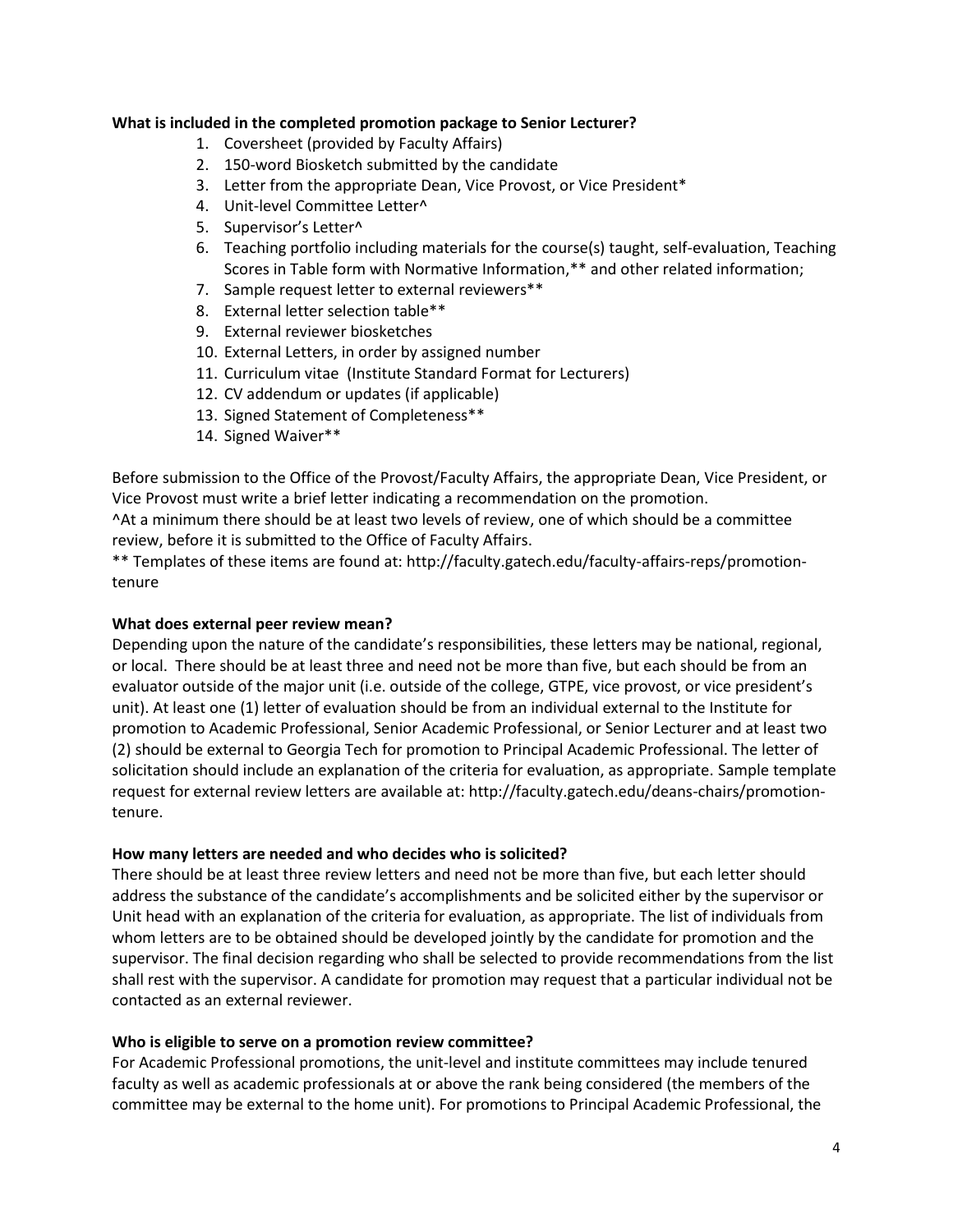committee should be made up of Principal Academic Professionals and/or tenured full Professors (Principal Research Engineers and/or Principal Research Scientists may also serve, if appropriate).

For promotions to Senior Lecturer, the unit-level and institute committees may include tenured faculty as well as senior lecturers (the members of the committee may be external to the home unit). Until a third level for lecturers is adopted, Senior Lecturers may serve on all academic NTT promotion committees, as appropriate.

## **How do partial years count toward years in rank?**

The first year of hire, if the individual is hired after October 15, does not count, unless credit for prior experience is specified in the offer letter and approved by Faculty Affairs.

## **Can new Academic Professionals receive credit toward promotion upon hire?**

Faculty hired in in the Academic Professional titles can be given up to three year's credit upon hire, as long as the credit is specified in the offer letter and approved by Faculty Affairs. Units should request prior credit for academic professionals at the time of hiring only for faculty appointments that are similar in nature or that were on the professor track, for example, an assistant professor. Faculty Affairs will use this criterion going forward at the time of hiring and apply it retroactively as units recommend promotion for individuals hired before implementation of the prior credit option beginning January 2017 (these retroactive requests should be placed in GT-Tracs before the promotion cycle begins).

### **Can new Lecturers receive credit toward promotion upon hire?**

*Lecturers cannot be given credit toward promotion per the Faculty Handbook, which reads* "lecturers who have served for a period of at least six (6) years at the Institute may be considered for promotion to Senior Lecturer*."* However, according to [BOR Student and Academic Affairs](https://www.usg.edu/academic_affairs_handbook/section4/C689) Policy, 4.5 Award of [Promotion](https://www.usg.edu/academic_affairs_handbook/section4/C689): "under special circumstances, faculty who are performing significantly above the expectations for their current rank may be considered for 'early' promotion…For early promotion from Lecturer to Senior Lecturer, faculty must have served a minimum of three years as a Lecturer, according to this policy."

## **Can candidates for promotion withdraw their packages?**

Yes, the candidate can withdraw the package at any time prior to submission to the Office of Provost via Faculty Affairs.

#### **What is the timeline for the process?**

The promotion package with the earlier levels of review should be submitted to the Office of Faculty Affairs in January. The Office of Faculty Affairs will set the deadline for submission to OFA for early in the spring semester for the next cycle. Visit [www.faculty.gatech.edu](http://www.faculty.gatech.edu/) for more details on submission dates. Faculty who are considering promotion should consult with their supervisor on when their promotion materials should be submitted in order to meet the home unit, next-level unit, and Faculty Affairs deadlines.

## **When do promotions go into effect?**

Promotions will be effective on July 1 for fiscal-year employees and August 15 for academic-year employees.